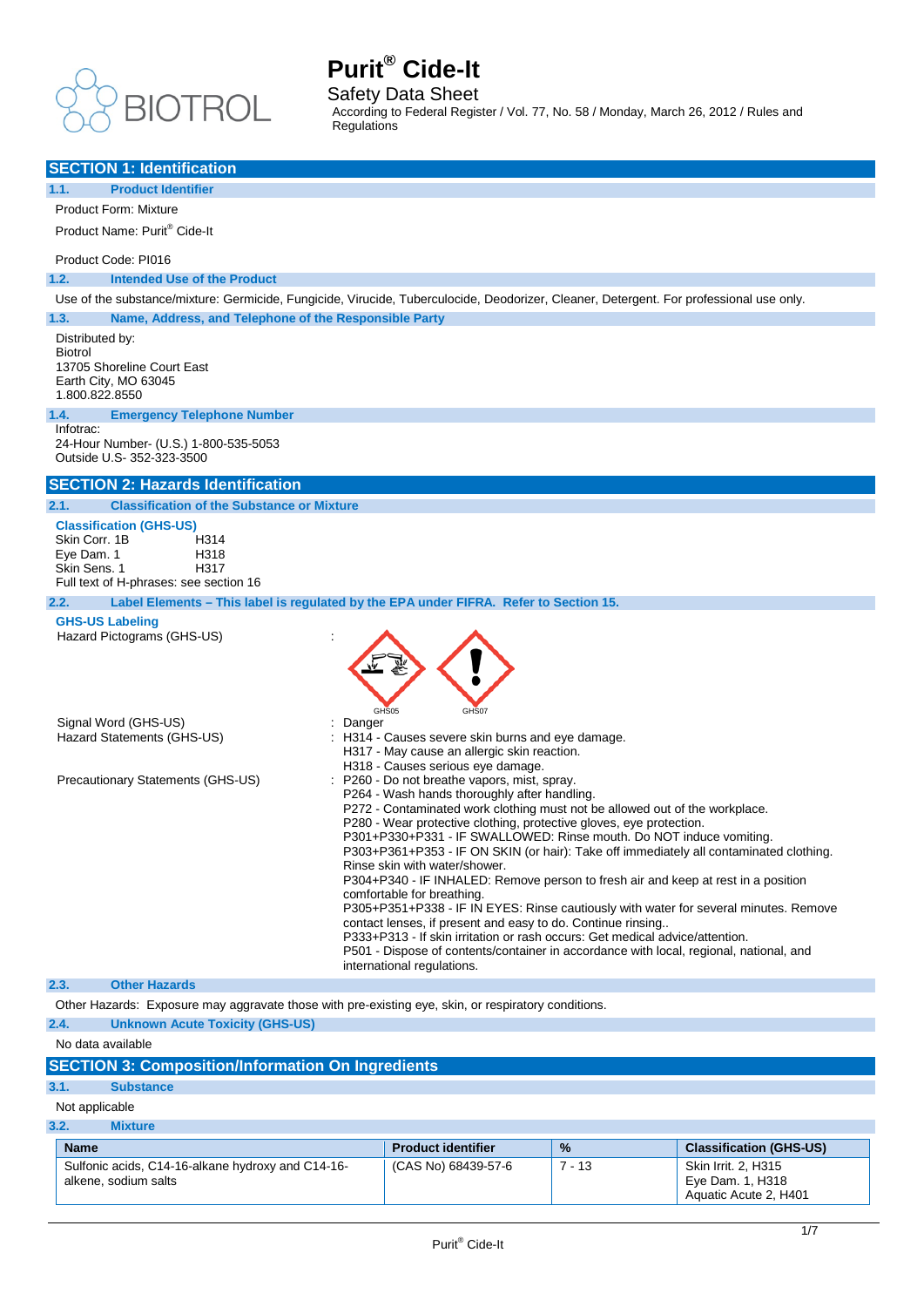## Safety Data Sheet

According to Federal Register / Vol. 77, No. 58 / Monday, March 26, 2012 / Rules and Regulations

| 2-Phenylphenol                                                                | (CAS No) 90-43-7   | $5 - 10$ | Comb. Dust<br>Skin Irrit. 2, H315<br>Eye Irrit. 2A, H319<br>STOT SE 3, H335<br>Aquatic Acute 1, H400              |
|-------------------------------------------------------------------------------|--------------------|----------|-------------------------------------------------------------------------------------------------------------------|
| 4-tert-Pentylphenol                                                           | (CAS No) 80-46-6   | $5 - 10$ | Skin Corr. 1B, H314<br>Eye Dam. 1, H318<br>Skin Sens. 1, H317<br>Aquatic Acute 2, H401<br>Aquatic Chronic 1, H410 |
| Potassium hydroxide                                                           | (CAS No) 1310-58-3 | $1 - 5$  | Met. Corr. 1, H290<br>Acute Tox. 4 (Oral), H302<br>Skin Corr. 1A, H314<br>Eye Dam. 1, H318                        |
| Phosphoric acid                                                               | (CAS No) 7664-38-2 | $1 - 5$  | Met. Corr. 1, H290<br>Acute Tox. 4 (Oral), H302<br>Skin Corr. 1B, H314<br>Eye Dam. 1, H318                        |
| Sodium hydroxide                                                              | (CAS No) 1310-73-2 | $1 - 5$  | Met. Corr. 1, H290<br>Skin Corr. 1A, H314<br>Eye Dam. 1, H318<br>Aquatic Acute 3, H402                            |
| Sodium xylene sulfonate<br>$\Gamma$ . Il tant af Habsanan ann ann an than 40. | (CAS No) 1300-72-7 | $1 - 5$  | Skin Irrit. 2, H315<br>Eye Irrit. 2A, H319<br>STOT SE 3, H335                                                     |

## Full text of H-phrases: see section 16

## **SECTION 4: First Aid Measures**

### **4.1. Description of First Aid Measures**

First-aid Measures General: Never give anything by mouth to an unconscious person. If you feel unwell, seek medical advice.

First-aid Measures After Inhalation: When symptoms occur: go into open air and ventilate suspected area. If inhaled, remove to fresh air and keep at rest in a position comfortable for breathing. Obtain medical attention if breathing difficulty persists.

First-aid Measures After Skin Contact: Remove/Take off immediately all contaminated clothing. Immediately flush skin with plenty of water for at least 60 minutes. Get medical advice/attention. Wash contaminated clothing before reuse.

First-aid Measures After Eye Contact: Rinse cautiously with water for several minutes. Remove contact lenses, if present and easy to do. Continue rinsing for at least 60 minutes. Immediately call a POISON CENTER or doctor/physician.Ingestion: Rinse mouth. Do NOT induce vomiting. Seek medical attention if a large amount is swallowed.

First-aid Measures After Ingestion: Rinse mouth. Do NOT induce vomiting. Seek medical attention if a large amount is swallowed.

#### **4.2. Most important symptoms and effects, both acute and delayed**

General: May be harmful if swallowed. Causes severe skin burns and eye damage. Exposure may produce an allergic reaction.

Inhalation: May cause respiratory irritation.

Skin Contact: Causes serious burns. May cause an allergic skin reaction.

Eye Contact: Causes serious eye damage.

Ingestion: Ingestion is likely to be harmful or have adverse effects.

Chronic Symptoms: None known.

**4.3. Indication of Any Immediate Medical Attention and Special Treatment Needed** 

### If medical advice is needed, have product container or label at hand.

### **SECTION 5: Fire-Fighting Measures**

### **5.1. Extinguishing Media**

Suitable Extinguishing Media: Use extinguishing media appropriate for surrounding fire.

Unsuitable Extinguishing Media: Do not use a heavy water stream. Use of heavy stream of water may spread fire.

### **5.2. Special Hazards Arising From the Substance or Mixture**

Fire Hazard: Product is not flammable.

Explosion Hazard: Product is not explosive.

Reactivity: None known.

### **5.3. Advice for Firefighters**

Precautionary Measures Fire: Exercise caution when fighting any chemical fire.

Firefighting Instructions: Use water spray or fog for cooling exposed containers.

Protection During Firefighting: Do not enter fire area without proper protective equipment, including respiratory protection.

Hazardous Combustion Products: Carbon oxides (CO, CO<sub>2</sub>). Sulfur oxides.

## **SECTION 6: Accidental Release Measures**

**6.1. Personal Precautions, Protective Equipment and Emergency Procedures**

General Measures: Do not get in eyes, on skin, or on clothing. Do not allow product to spread into the environment.

**6.1.1. For Non-emergency Personnel**

Protective Equipment: Use appropriate personal protection equipment (PPE).

Emergency Procedures: Evacuate unnecessary personnel.<br>6.1.2. For Emergency Responders

**6.1.2. For Emergency Responders**

Protective Equipment: Equip cleanup crew with proper protection.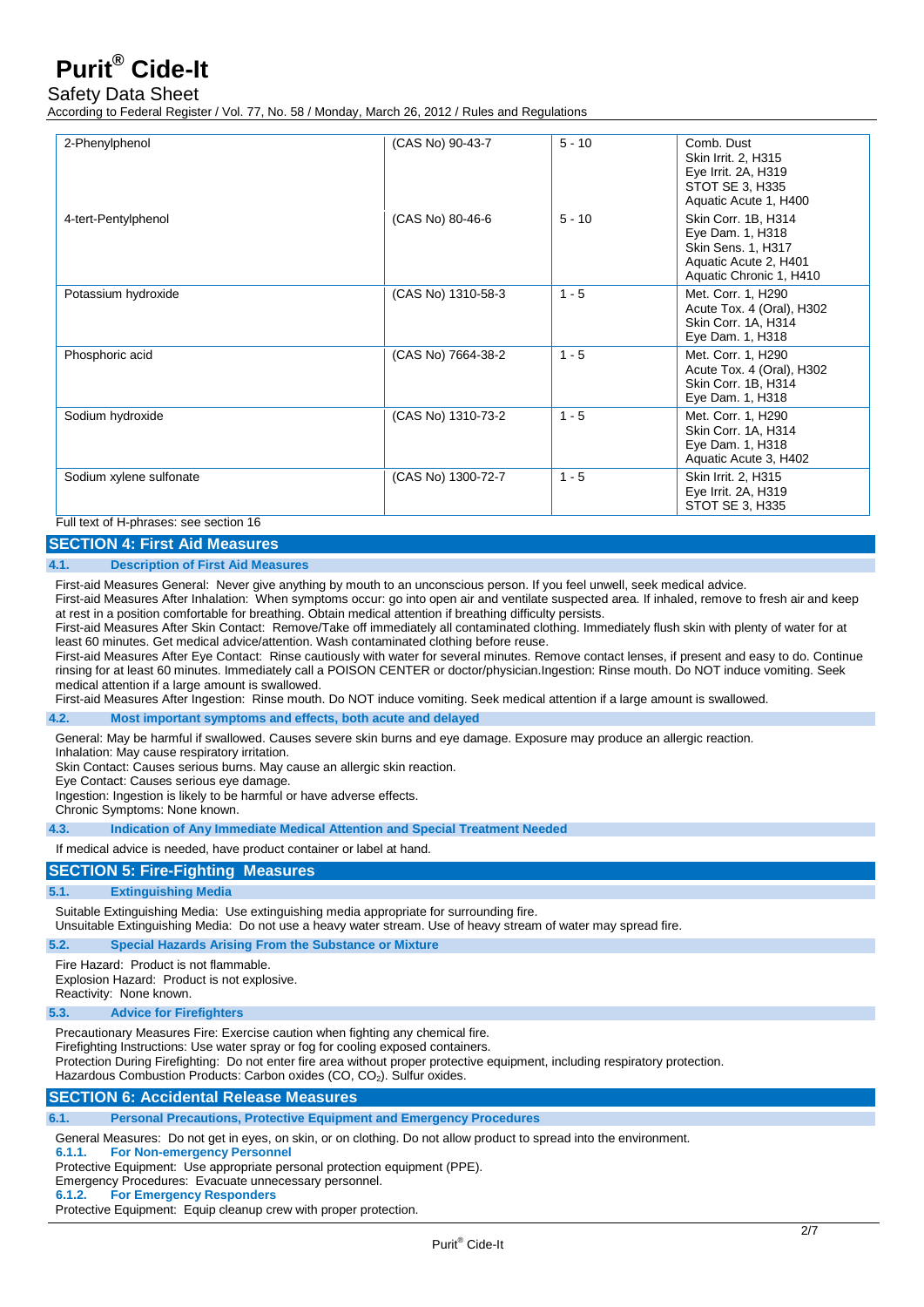## Safety Data Sheet

According to Federal Register / Vol. 77, No. 58 / Monday, March 26, 2012 / Rules and Regulations

Emergency Procedures: Upon arrival at the scene, a first responder is expected to recognize the presence of dangerous goods, protect oneself and the public, secure the area, and call for the assistance of trained personnel as soon as conditions permit.

#### **6.2. Environmental Precautions**

#### Prevent entry to sewers and public waters.

**6.3. Methods and Material for Containment and Cleaning Up** 

For Containment: Absorb and/or contain spill with inert material, then place in suitable container.

Methods for Cleaning Up: Clean up spills immediately and dispose of waste safely. Cautiously neutralize spilled liquid slowly with a weak acid. After cleaning, flush traces away with water.

#### **6.4. Reference to Other Sections**

See Section 8: Exposure Controls and Personal Protection. See Section 13, Disposal Considerations

### **SECTION 7: Handling And Storage**

### **7.1. Precautions for Safe Handling**

Additional Hazards When Processed: If frozen, thaw and mix thoroughly before use.

Hygiene Measures: Handle in accordance with good industrial hygiene and safety procedures. Wash hands and other exposed areas with mild soap and water before eating, drinking, or smoking and again when leaving work. Do not eat, drink or smoke when using this product. Contaminated work clothing should not be allowed out of the workplace. Wash contaminated clothing before reuse.

### **7.2. Conditions for Safe Storage, Including Any Incompatibilities**

Storage Conditions: Store in a dry, cool and well-ventilated place. Keep container closed when not in use.

Incompatible Products: Reaction with acids can create heat.

### **7.3. Specific End Use(s)**

Germicide, Fungicide, Virucide, Tuberculocide, Deoderizer, Cleaner, Detergent. For professional use only.

## **SECTION 8: Exposure Controls/Personal Protection**

#### **8.1. Control Parameters**

For substances listed in section 3 that are not listed here, there are no established Exposure limits from the manufacturer, supplier, importer, or the appropriate advisory agency including: ACGIH (TLV), NIOSH (REL), OSHA (PEL), Canadian provincial governments, or the Mexican government.

| Sodium hydroxide (1310-73-2)                                      |                                          |                        |  |
|-------------------------------------------------------------------|------------------------------------------|------------------------|--|
| <b>USA ACGIH</b>                                                  | ACGIH Ceiling (mg/m <sup>3</sup> )       | $2 \text{ mg/m}^3$     |  |
| <b>USA OSHA</b>                                                   | OSHA PEL (TWA) (mg/m <sup>3</sup> )      | $2 \text{ mg/m}^3$     |  |
| <b>USA NIOSH</b>                                                  | NIOSH REL (ceiling) (mg/m <sup>3</sup> ) | $2 \text{ mg/m}^3$     |  |
| <b>USA IDLH</b>                                                   | US IDLH $(mq/m3)$<br>$10 \text{ mg/m}^3$ |                        |  |
| Potassium hydroxide (1310-58-3)                                   |                                          |                        |  |
| <b>USA ACGIH</b>                                                  | ACGIH Ceiling (mg/m <sup>3</sup> )       | $2 \text{ mg/m}^3$     |  |
| <b>USA NIOSH</b>                                                  | NIOSH REL (ceiling) (mg/m <sup>3</sup> ) | $2 \text{ mg/m}^3$     |  |
| OEL Ceiling (mg/m <sup>3</sup> )<br>$2 \text{ mg/m}^3$<br>Alberta |                                          |                        |  |
| Phosphoric acid (7664-38-2)                                       |                                          |                        |  |
| <b>USA ACGIH</b>                                                  | ACGIH TWA (mg/m <sup>3</sup> )           | 1 $mq/m3$              |  |
| USA ACGIH                                                         | ACGIH STEL (mg/m <sup>3</sup> )          | $3 \text{ mg/m}^3$     |  |
| <b>USA OSHA</b>                                                   | OSHA PEL (TWA) (mg/m <sup>3</sup> )      | 1 $mq/m3$              |  |
| <b>USA NIOSH</b>                                                  | NIOSH REL (TWA) (mg/m <sup>3</sup> )     | 1 $mq/m3$              |  |
| <b>USA NIOSH</b>                                                  | NIOSH REL (STEL) (mg/m <sup>3</sup> )    | $3 \text{ mg/m}^3$     |  |
| <b>USA IDLH</b>                                                   | US IDLH (mg/m <sup>3</sup> )             | 1000 mg/m <sup>3</sup> |  |

### **8.2. Exposure Controls**

Appropriate Engineering Controls : Emergency eye wash fountains and safety showers should be available in the immediate vicinity of any potential exposure. Ensure adequate ventilation, especially in confined areas. Ensure all national/local regulations are observed.

Personal Protective Equipment : Gloves. Protective clothing. Protective goggles. Face shield.



Materials for Protective Clothing : Chemically resistant materials and fabrics.<br>Hand Protection : Wear chemically resistant protective glove Hand Protection **Figure 1.1 Contract Contract Contract Contract Contract Contract Contract Contract Contract Contract Contract Contract Contract Contract Contract Contract Contract Contract Contract Contract Contract Contr** Eye Protection **in Exercise 2.1** Chemical safety goggles.<br>
Skin and Body Protection **in Exercise** : Wear suitable protective

- 
- 
- 
- Skin and Body Protection : Wear suitable protective clothing. Wash contaminated clothing before reuse.<br>Respiratory Protection : If exposure limits are exceeded or irritation is experienced, NIOSH approved
	- If exposure limits are exceeded or irritation is experienced, NIOSH approved respiratory protection should be worn.

Other Information **intervalse and the Contract Contract Contract Contract Contract Contract Contract Contract Contract Contract Contract Contract Contract Contract Contract Contract Contract Contract Contract Contract Cont SECTION 9: Physical And Chemical Properties 9.1. Information on Basic Physical and Chemical Properties** Physical State in the set of the set of the set of the set of the set of the set of the set of the set of the s<br>
Physical State in the set of the set of the set of the set of the set of the set of the set of the set of the Appearance : Red . Contact Section 2014 12: Red . Contact Section 2014 12: Red . Red . Red . Red . Red . Red . Red . Red . Red . Red . Red . Red . Red . Red . Red . Red . Red . Red . Red . Red . Red . Red . Red . Red . Red Odor : Mild

Odor Threshold : No data available

pH  $\cdot$  ≈ 12.3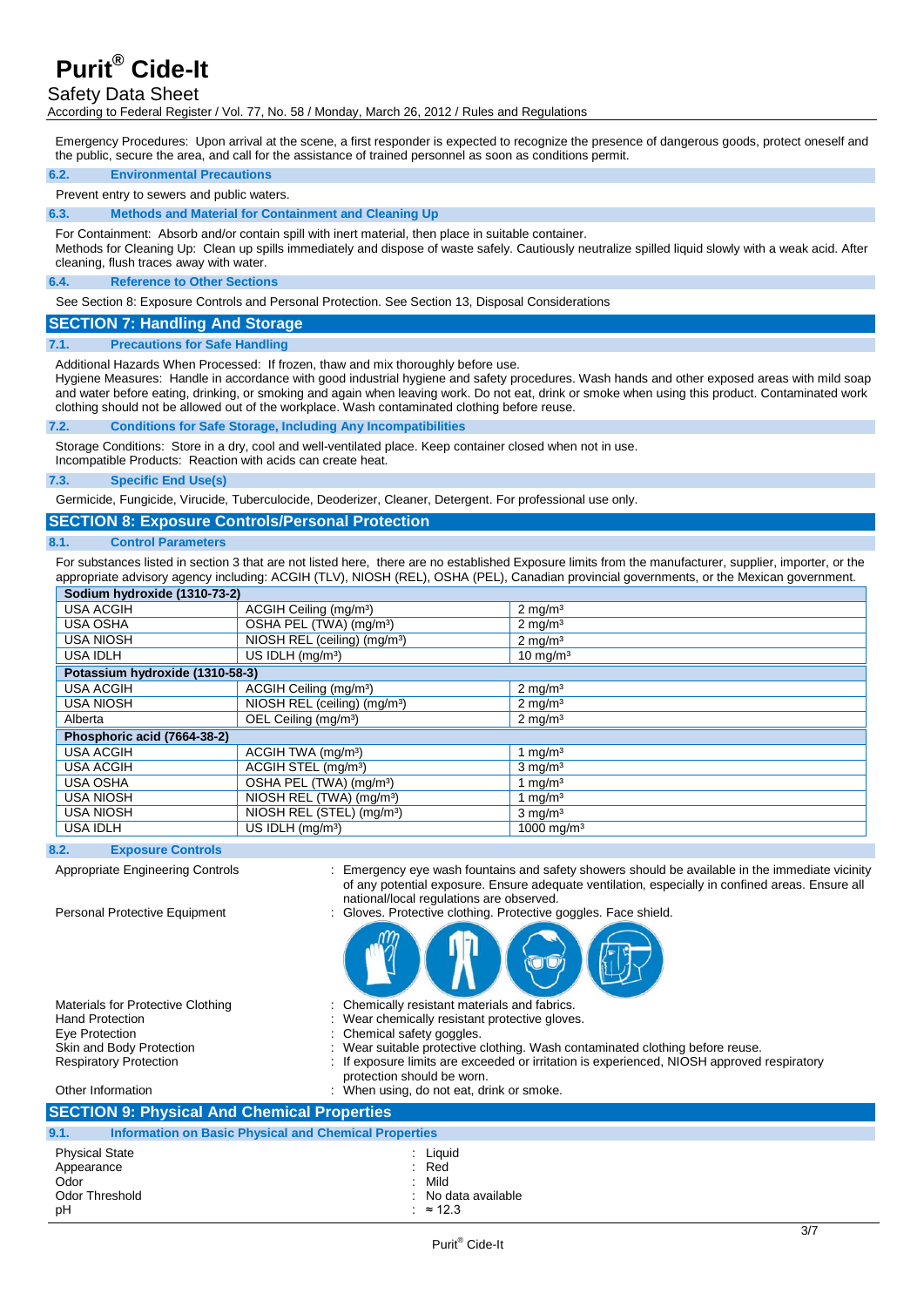## Safety Data Sheet

According to Federal Register / Vol. 77, No. 58 / Monday, March 26, 2012 / Rules and Regulations

| <b>Melting Point</b><br><b>Freezing Point</b><br><b>Boiling Point</b><br><b>Flash Point</b><br>Auto-ignition Temperature<br><b>Decomposition Temperature</b><br>Flammability (solid, gas)<br>Vapor Pressure<br>Relative Vapor Density at 20 °C<br>Specific Gravity<br>Solubility<br>Partition coefficient: n-octanol/water<br>Viscosity<br>Explosion Data - Sensitivity to Mechanical Impact<br>Explosion Data - Sensitivity to Static Discharge | No data available<br>No data available<br>No data available<br>No data available<br>No data available<br>No data available<br>No data available<br>No data available<br>No data available<br>No data available<br>$\approx$ 1.1 g/ml<br>Complete in water<br>No data available<br>No data available<br>Not expected to present an explosion hazard due to mechanical impact.<br>Not expected to present an explosion hazard due to static discharge. |
|--------------------------------------------------------------------------------------------------------------------------------------------------------------------------------------------------------------------------------------------------------------------------------------------------------------------------------------------------------------------------------------------------------------------------------------------------|------------------------------------------------------------------------------------------------------------------------------------------------------------------------------------------------------------------------------------------------------------------------------------------------------------------------------------------------------------------------------------------------------------------------------------------------------|
| <b>Other Information</b><br>9.2.                                                                                                                                                                                                                                                                                                                                                                                                                 |                                                                                                                                                                                                                                                                                                                                                                                                                                                      |
| No additional information available                                                                                                                                                                                                                                                                                                                                                                                                              |                                                                                                                                                                                                                                                                                                                                                                                                                                                      |
| <b>SECTION 10: Stability And Reactivity</b>                                                                                                                                                                                                                                                                                                                                                                                                      |                                                                                                                                                                                                                                                                                                                                                                                                                                                      |
| 10.1<br><b>Reactivity:</b>                                                                                                                                                                                                                                                                                                                                                                                                                       |                                                                                                                                                                                                                                                                                                                                                                                                                                                      |
| Reacts with (some) acids: causing heat release.                                                                                                                                                                                                                                                                                                                                                                                                  |                                                                                                                                                                                                                                                                                                                                                                                                                                                      |
| 10.2<br><b>Chemical Stability:</b>                                                                                                                                                                                                                                                                                                                                                                                                               |                                                                                                                                                                                                                                                                                                                                                                                                                                                      |
| Stable under recommended handling and storage conditions (see section 7).                                                                                                                                                                                                                                                                                                                                                                        |                                                                                                                                                                                                                                                                                                                                                                                                                                                      |
| 10.3<br><b>Possibility of Hazardous Reactions:</b>                                                                                                                                                                                                                                                                                                                                                                                               |                                                                                                                                                                                                                                                                                                                                                                                                                                                      |
| Hazardous polymerization will not occur.                                                                                                                                                                                                                                                                                                                                                                                                         |                                                                                                                                                                                                                                                                                                                                                                                                                                                      |
| 10.4<br><b>Conditions to Avoid:</b>                                                                                                                                                                                                                                                                                                                                                                                                              |                                                                                                                                                                                                                                                                                                                                                                                                                                                      |
| Direct sunlight. Extremely high or low temperatures.                                                                                                                                                                                                                                                                                                                                                                                             |                                                                                                                                                                                                                                                                                                                                                                                                                                                      |
| 10.5<br><b>Incompatible Materials:</b>                                                                                                                                                                                                                                                                                                                                                                                                           |                                                                                                                                                                                                                                                                                                                                                                                                                                                      |
| Strong acids.                                                                                                                                                                                                                                                                                                                                                                                                                                    |                                                                                                                                                                                                                                                                                                                                                                                                                                                      |
| 10.6<br><b>Hazardous Decomposition Products:</b>                                                                                                                                                                                                                                                                                                                                                                                                 |                                                                                                                                                                                                                                                                                                                                                                                                                                                      |
| None known.                                                                                                                                                                                                                                                                                                                                                                                                                                      |                                                                                                                                                                                                                                                                                                                                                                                                                                                      |
| <b>SECTION 11: Toxicological Information</b>                                                                                                                                                                                                                                                                                                                                                                                                     |                                                                                                                                                                                                                                                                                                                                                                                                                                                      |
| 11.1.<br><b>Information On Toxicological Effects</b>                                                                                                                                                                                                                                                                                                                                                                                             |                                                                                                                                                                                                                                                                                                                                                                                                                                                      |
| Acute Toxicity: Not classified                                                                                                                                                                                                                                                                                                                                                                                                                   |                                                                                                                                                                                                                                                                                                                                                                                                                                                      |
|                                                                                                                                                                                                                                                                                                                                                                                                                                                  |                                                                                                                                                                                                                                                                                                                                                                                                                                                      |
| Vesphene <sup>®</sup> Ilse One-Step Germicidal Detergent<br>LD50 Oral Rat                                                                                                                                                                                                                                                                                                                                                                        | 4500 mg/kg                                                                                                                                                                                                                                                                                                                                                                                                                                           |
| 2-Phenylphenol (90-43-7)                                                                                                                                                                                                                                                                                                                                                                                                                         |                                                                                                                                                                                                                                                                                                                                                                                                                                                      |
| LD50 Oral Rat                                                                                                                                                                                                                                                                                                                                                                                                                                    | 2733 mg/kg                                                                                                                                                                                                                                                                                                                                                                                                                                           |
| LD50 Dermal Rat                                                                                                                                                                                                                                                                                                                                                                                                                                  | > 2000 mg/kg                                                                                                                                                                                                                                                                                                                                                                                                                                         |
| <b>LC50 Inhalation Rat</b>                                                                                                                                                                                                                                                                                                                                                                                                                       | $> 0.949$ mg/l (Exposure time: 1 h)                                                                                                                                                                                                                                                                                                                                                                                                                  |
| 4-tert-Pentylphenol (80-46-6)<br>LD50 Oral Rat                                                                                                                                                                                                                                                                                                                                                                                                   | $> 2000$ mg/kg                                                                                                                                                                                                                                                                                                                                                                                                                                       |
| Potassium hydroxide (1310-58-3)                                                                                                                                                                                                                                                                                                                                                                                                                  |                                                                                                                                                                                                                                                                                                                                                                                                                                                      |
| LD50 Oral Rat                                                                                                                                                                                                                                                                                                                                                                                                                                    | 333 mg/kg                                                                                                                                                                                                                                                                                                                                                                                                                                            |
| Sodium xylene sulfonate (1300-72-7)                                                                                                                                                                                                                                                                                                                                                                                                              |                                                                                                                                                                                                                                                                                                                                                                                                                                                      |
| LD50 Oral Rat<br>LD50 Dermal Rabbit                                                                                                                                                                                                                                                                                                                                                                                                              | > 5000 mg/kg<br>> 2000 mg/kg                                                                                                                                                                                                                                                                                                                                                                                                                         |
| Phosphoric acid (7664-38-2)                                                                                                                                                                                                                                                                                                                                                                                                                      |                                                                                                                                                                                                                                                                                                                                                                                                                                                      |
| LD50 Oral Rat                                                                                                                                                                                                                                                                                                                                                                                                                                    | 1530 mg/kg                                                                                                                                                                                                                                                                                                                                                                                                                                           |
| LD50 Dermal Rabbit                                                                                                                                                                                                                                                                                                                                                                                                                               | 2740 mg/kg                                                                                                                                                                                                                                                                                                                                                                                                                                           |
| <b>LC50 Inhalation Rat</b><br>Sulfonic acids, C14-16-alkane hydroxy and C14-16-alkene, sodium salts (68439-57-6)                                                                                                                                                                                                                                                                                                                                 | > 850 mg/m <sup>3</sup> (Exposure time: 1 h)                                                                                                                                                                                                                                                                                                                                                                                                         |
| LD50 Oral Rat                                                                                                                                                                                                                                                                                                                                                                                                                                    | 2310 mg/kg                                                                                                                                                                                                                                                                                                                                                                                                                                           |
| LD50 Dermal Rabbit                                                                                                                                                                                                                                                                                                                                                                                                                               | 6300 mg/kg                                                                                                                                                                                                                                                                                                                                                                                                                                           |
| Skin Corrosion/Irritation: Causes severe skin burns and eye damage. (pH: ≈ 12.3)<br>Serious Eye Damage/Irritation: Causes serious eye damage. (pH: ≈ 12.3)                                                                                                                                                                                                                                                                                       |                                                                                                                                                                                                                                                                                                                                                                                                                                                      |
| Respiratory or Skin Sensitization: May cause an allergic skin reaction.                                                                                                                                                                                                                                                                                                                                                                          |                                                                                                                                                                                                                                                                                                                                                                                                                                                      |
| Germ Cell Mutagenicity: Not classified                                                                                                                                                                                                                                                                                                                                                                                                           |                                                                                                                                                                                                                                                                                                                                                                                                                                                      |
| Teratogenicity: Not classified<br>Carcinogenicity: Not classified                                                                                                                                                                                                                                                                                                                                                                                |                                                                                                                                                                                                                                                                                                                                                                                                                                                      |
| 2-Phenylphenol (90-43-7)                                                                                                                                                                                                                                                                                                                                                                                                                         |                                                                                                                                                                                                                                                                                                                                                                                                                                                      |
| IARC group<br>Reproductive Toxicity: Not classified                                                                                                                                                                                                                                                                                                                                                                                              | 3                                                                                                                                                                                                                                                                                                                                                                                                                                                    |

Aspiration Hazard: Not classified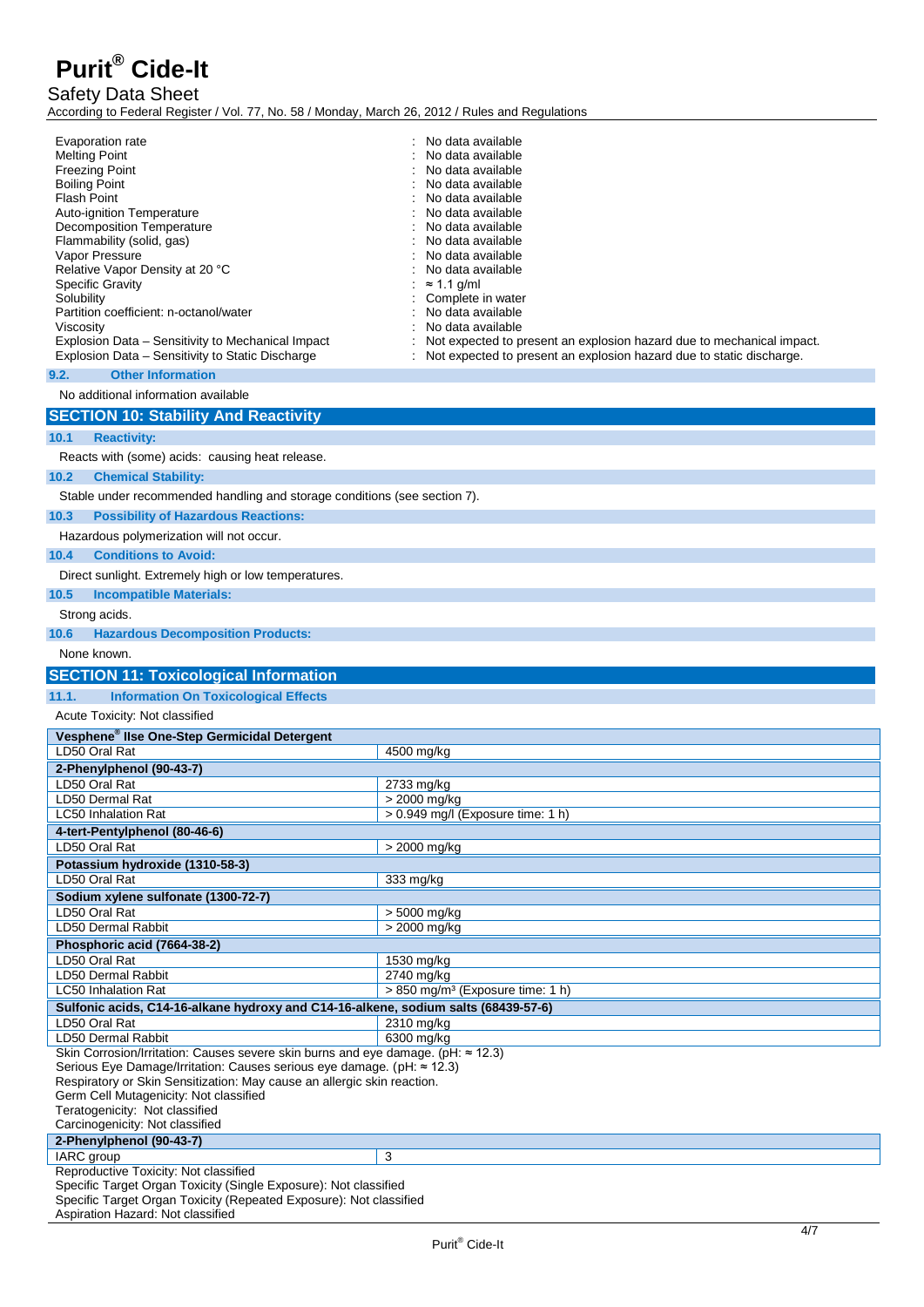## Safety Data Sheet

According to Federal Register / Vol. 77, No. 58 / Monday, March 26, 2012 / Rules and Regulations

Symptoms/Injuries After Inhalation: May cause respiratory irritation. Symptoms/Injuries After Skin Contact: Causes skin irritation. May cause an allergic skin reaction. Symptoms/Injuries After Eye Contact: Causes serious eye damage.

Symptoms/Injuries After Ingestion: Ingestion is likely to be harmful or have adverse effects.

Chronic Symptoms: None known.

## **SECTION 12: Ecological Information**

## **12.1. Toxicity**

| Ecology - General                                                                  | Do not contaminate ponds/waterways.                                                         |  |
|------------------------------------------------------------------------------------|---------------------------------------------------------------------------------------------|--|
| 2-Phenylphenol (90-43-7)                                                           |                                                                                             |  |
| LC50 Fish 1                                                                        | 3.4 mg/l (Exposure time: 96 h - Species: Pimephales promelas [flow-through])                |  |
| EC50 Daphnia 1                                                                     | 1 - 2.5 mg/l (Exposure time: 48 h - Species: Daphnia magna [Static])                        |  |
| LC 50 Fish 2                                                                       | 2.74 mg/l (Exposure time: 96 h - Species: Lepomis macrochirus)                              |  |
| ErC50 (algae)                                                                      | 3.57 mg/l (72h, Selenastrum capricornutum)                                                  |  |
| NOEC chronic fish                                                                  | $0.036$ mg/l                                                                                |  |
| NOEC chronic algae                                                                 | 0.468 mg/l Selenastrum capricornutum                                                        |  |
| 4-tert-Pentylphenol (80-46-6)                                                      |                                                                                             |  |
| LC50 Fish 1                                                                        | 1.87 - 3.34 mg/l (Exposure time: 96 h - Species: Pimephales promelas [flow-through])        |  |
| EC50 Daphnia 1                                                                     | 2.7 mg/l (Daphnia magna)                                                                    |  |
| LC 50 Fish 2                                                                       | 1.6 mg/l (Exposure time: 96 h - Species: Cyprinus carpio)                                   |  |
| ErC50 (algae)                                                                      | 4.2 mg/l (96h, Pseudokirchneriella subcapitata)                                             |  |
| NOEC chronic fish                                                                  | $0.1$ mg/l                                                                                  |  |
| Sodium hydroxide (1310-73-2)                                                       |                                                                                             |  |
| LC50 Fish 1                                                                        | 45.4 mg/l (Exposure time: 96 h - Species: Oncorhynchus mykiss [static])                     |  |
| EC50 Daphnia 1                                                                     | $40$ mg/                                                                                    |  |
| Sulfonic acids, C14-16-alkane hydroxy and C14-16-alkene, sodium salts (68439-57-6) |                                                                                             |  |
| LC50 Fish 1                                                                        | 4.2 mg/l (Exposure time: 96 h - Species: Brachydanio rerio [static])                        |  |
| EC50 Daphnia 1                                                                     | 4.53 mg/l (Ceriodaphnia sp)                                                                 |  |
| LC 50 Fish 2                                                                       | 12.2 mg/l (Exposure time: 96 h - Species: Brachydanio rerio [semi-static])                  |  |
| ErC50 (algae)                                                                      | 5.2 mg/l (Water quality - Marine Algal Growth Inhibition Test with Skeletonema costatum and |  |
|                                                                                    | Phaeodactylum tricornutum)                                                                  |  |

## **12.2. Persistence and Degradability**

## **Vesphene® IIse One-Step Germicidal Detergent**

Not established. May cause long-term adverse effects in the environment.

| 12.3. | <b>Bioaccumulative Potential</b> |  |
|-------|----------------------------------|--|
|-------|----------------------------------|--|

| 14.0.<br><b>DIVACCUTTURE FULCITUAL</b>                   |                  |
|----------------------------------------------------------|------------------|
| Vesphene <sup>®</sup> Ilse One-Step Germicidal Detergent |                  |
| Bioaccumulative Potential                                | Not established. |
| 2-Phenylphenol (90-43-7)                                 |                  |
| Log Pow                                                  | 3.18             |
| Potassium hydroxide (1310-58-3)                          |                  |
| Log Pow                                                  | 0.65             |
| 12.4.<br><b>Mobility in Soil</b>                         |                  |
| No additional information available                      |                  |

## **12.5. Other Adverse Effects**

Other Information : Avoid release to the environment.

## **SECTION 13: Disposal Considerations**

### **13.1. Waste treatment methods**

Waste Disposal Recommendations: Dispose of waste material in accordance with all local, regional, national, provincial, territorial and international regulations.

Ecology – Waste Materials: This material is hazardous to the aquatic environment. Keep out of sewers and waterways.

## **SECTION 14: Transport Information 14.1 In Accordance with DOT**  Not regulated for transport **14.2 In Accordance with IMDG**  Not regulated for transport **14.3 In Accordance with IATA**  Not regulated for transport **14.4 In Accordance with TDG** Not regulated for transport **SECTION 15: Regulatory Information**

#### **15.1 US Federal Regulations**

This chemical is a pesticide product registered by the United States Environmental Protection Agency and is subject to certain labeling requirements under federal pesticide law. These requirements differ from the classification criteria and hazard information required for safety data sheets (SDS),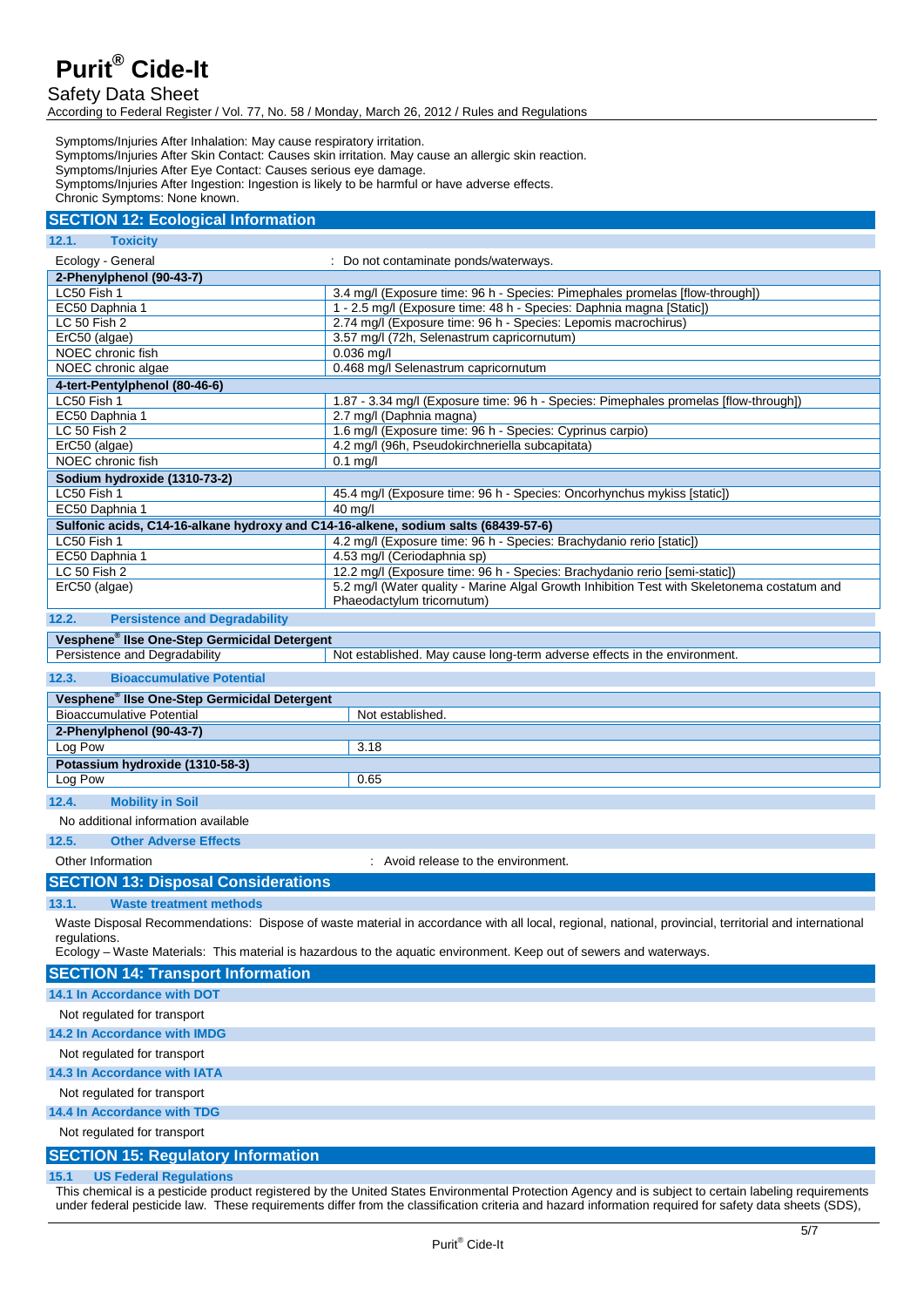## Safety Data Sheet

According to Federal Register / Vol. 77, No. 58 / Monday, March 26, 2012 / Rules and Regulations

and for workplace labels of non-pesticide chemicals. The hazard information required on the pesticide label is reproduced below. The pesticide label also includes other important information, including directions for use.

| Vesphene <sup>®</sup> Ilse One-Step Germicidal Detergent                                                                            |                                                                                               |  |
|-------------------------------------------------------------------------------------------------------------------------------------|-----------------------------------------------------------------------------------------------|--|
| SARA Section 311/312 Hazard Classes                                                                                                 | Immediate (acute) health hazard                                                               |  |
| 2-Phenylphenol (90-43-7)                                                                                                            |                                                                                               |  |
| Listed on the United States TSCA (Toxic Substances Control Act) inventory                                                           |                                                                                               |  |
| Listed on United States SARA Section 313                                                                                            |                                                                                               |  |
| SARA Section 313 - Emission Reporting                                                                                               | 1.0%                                                                                          |  |
| 4-tert-Pentylphenol (80-46-6)                                                                                                       |                                                                                               |  |
| Listed on the United States TSCA (Toxic Substances Control Act) inventory                                                           |                                                                                               |  |
| Sodium hydroxide (1310-73-2)                                                                                                        |                                                                                               |  |
| Listed on the United States TSCA (Toxic Substances Control Act) inventory                                                           |                                                                                               |  |
| Potassium hydroxide (1310-58-3)                                                                                                     |                                                                                               |  |
| Listed on the United States TSCA (Toxic Substances Control Act) inventory                                                           |                                                                                               |  |
| Sodium xylene sulfonate (1300-72-7)                                                                                                 |                                                                                               |  |
| Listed on the United States TSCA (Toxic Substances Control Act) inventory                                                           |                                                                                               |  |
| Phosphoric acid (7664-38-2)                                                                                                         |                                                                                               |  |
| Listed on the United States TSCA (Toxic Substances Control Act) inventory                                                           |                                                                                               |  |
| Sulfonic acids, C14-16-alkane hydroxy and C14-16-alkene, sodium salts (68439-57-6)                                                  |                                                                                               |  |
| Listed on the United States TSCA (Toxic Substances Control Act) inventory                                                           |                                                                                               |  |
| 15.2<br><b>US State Regulations</b>                                                                                                 |                                                                                               |  |
| 2-Phenylphenol (90-43-7)                                                                                                            |                                                                                               |  |
| U.S. - California - Proposition 65 - Carcinogens List                                                                               | WARNING: This product contains chemicals known to the State of California to<br>cause cancer. |  |
| 2-Phenylphenol (90-43-7)                                                                                                            |                                                                                               |  |
| U.S. - Massachusetts - Right To Know List                                                                                           |                                                                                               |  |
| U.S. - New Jersey - Right to Know Hazardous Substance List                                                                          |                                                                                               |  |
| U.S. - Pennsylvania - RTK (Right to Know) - Environmental Hazard List                                                               |                                                                                               |  |
| U.S. - Pennsylvania - RTK (Right to Know) List                                                                                      |                                                                                               |  |
| 4-tert-Pentylphenol (80-46-6)                                                                                                       |                                                                                               |  |
| U.S. - Massachusetts - Right To Know List                                                                                           |                                                                                               |  |
| U.S. - Pennsylvania - RTK (Right to Know) List<br>Sodium hydroxide (1310-73-2)                                                      |                                                                                               |  |
| U.S. - Massachusetts - Right To Know List                                                                                           |                                                                                               |  |
| U.S. - New Jersey - Right to Know Hazardous Substance List                                                                          |                                                                                               |  |
| U.S. - Pennsylvania - RTK (Right to Know) - Environmental Hazard List                                                               |                                                                                               |  |
| U.S. - Pennsylvania - RTK (Right to Know) List                                                                                      |                                                                                               |  |
| Potassium hydroxide (1310-58-3)                                                                                                     |                                                                                               |  |
| U.S. - Massachusetts - Right To Know List                                                                                           |                                                                                               |  |
| U.S. - New Jersey - Right to Know Hazardous Substance List<br>U.S. - Pennsylvania - RTK (Right to Know) - Environmental Hazard List |                                                                                               |  |
| U.S. - Pennsylvania - RTK (Right to Know) List                                                                                      |                                                                                               |  |
| Phosphoric acid (7664-38-2)                                                                                                         |                                                                                               |  |
| U.S. - Massachusetts - Right To Know List                                                                                           |                                                                                               |  |
| U.S. - New Jersey - Right to Know Hazardous Substance List                                                                          |                                                                                               |  |
| U.S. - Pennsylvania - RTK (Right to Know) - Environmental Hazard List                                                               |                                                                                               |  |
| U.S. - Pennsylvania - RTK (Right to Know) List                                                                                      |                                                                                               |  |
| SECTION 16: Other Information, Including Date Of Preparation Or Last Revision                                                       |                                                                                               |  |
| Other Information                                                                                                                   | : This document has been prepared in accordance with the SDS requirements of                  |  |
|                                                                                                                                     | the OSHA Hazard Communication Standard 29 CFR 1910.1200.                                      |  |
| <b>GHS Full Text Phrases:</b>                                                                                                       |                                                                                               |  |
| Acute Tox. 4 (Oral)                                                                                                                 | Acute toxicity (oral) Category 4                                                              |  |
| Aquatic Acute 1                                                                                                                     | Hazardous to the aquatic environment - Acute Hazard Category 1                                |  |
| <b>Aquatic Acute 2</b>                                                                                                              | Hazardous to the aquatic environment - Acute Hazard Category 2                                |  |
| Aquatic Acute 3                                                                                                                     | Hazardous to the aquatic environment - Acute Hazard Category 3                                |  |
| Aquatic Chronic 1                                                                                                                   | Hazardous to the aquatic environment - Chronic Hazard Category 1                              |  |
| <b>Aquatic Chronic 2</b>                                                                                                            | Hazardous to the aquatic environment - Chronic Hazard Category 2                              |  |
| Eye Dam. 1                                                                                                                          | Serious eye damage/eye irritation Category 1                                                  |  |
| Eye Irrit. 2A                                                                                                                       | Serious eye damage/eye irritation Category 2A                                                 |  |
| Met. Corr. 1                                                                                                                        | Corrosive to metals Category 1                                                                |  |
| Skin Corr. 1A                                                                                                                       | Skin corrosion/irritation Category 1A                                                         |  |
| Skin Corr. 1B                                                                                                                       | Skin corrosion/irritation Category 1B                                                         |  |
| Skin Irrit. 2                                                                                                                       | Skin corrosion/irritation Category 2                                                          |  |

May be corrosive to metals

STOT SE 3 Specific target organ toxicity (single exposure) Category 3<br>
Comb. Dust<br>
May form combustible dust concentrations in air

Comb. Dust<br>
May form combustible dust concentrations in air<br>
May be corrosive to metals

Skin Sens. 1 Skin sensitization Category 1<br>
Skin sensitization Category 1<br>
Specific target organ toxicity